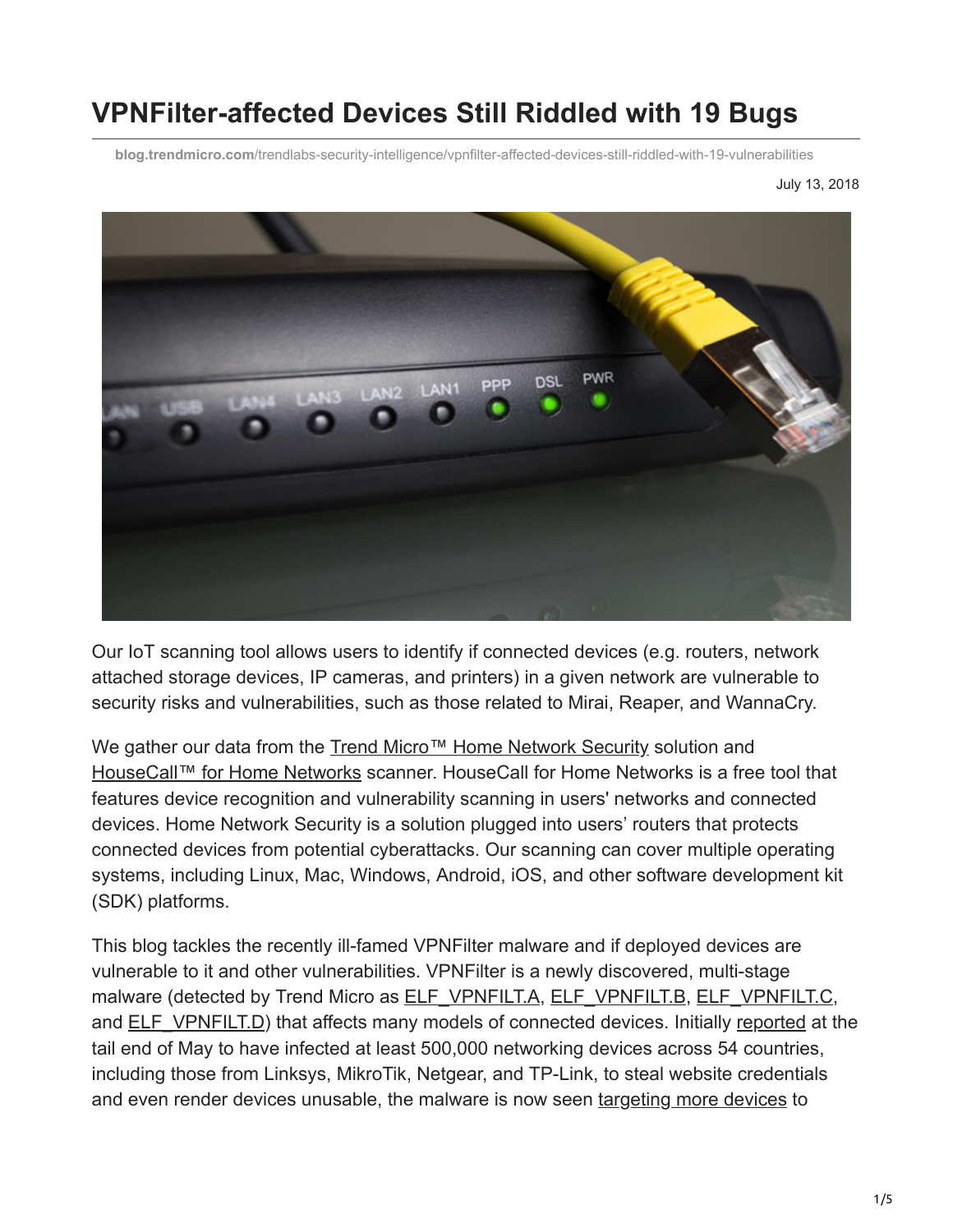deliver exploits and even override reboots. The Federal Bureau of Investigation (FBI) has even released a [public service announcement](https://www.ic3.gov/media/2018/180525.aspx) (PSA), warning that it is the work of foreign threat actors looking to compromise networked devices worldwide.

## **Different brands and models affected by VPNFilter and more**

VPNFilter is known to affect over ten brands and 70 models of devices. Our IoT scanning tool can identify other publicly known vulnerabilities targeting the devices as listed below:

| <b>Manufacturer</b> | <b>Model</b>                                                                                                                                                                                               | <b>Device</b><br><b>Type</b>                |
|---------------------|------------------------------------------------------------------------------------------------------------------------------------------------------------------------------------------------------------|---------------------------------------------|
| Asus                | RT-AC66U, RT-N10, RT-N10E, RT-N10U, RT-N56U, and RT-<br><b>N66U</b>                                                                                                                                        | <b>Routers</b>                              |
| D-Link              | DES-1210-08P DIR-300, DIR-300A, DSR-250N, DSR-500N,<br>DSR-1000, and DSR-1000N                                                                                                                             | <b>Ethernet</b><br>switch<br><b>Routers</b> |
| Huawei              | <b>HG8245</b>                                                                                                                                                                                              | Router                                      |
| Linksys             | E1200, E2500, E3000 E3200, E4200, RV082, and<br><b>WRVS4400N</b>                                                                                                                                           | Routers                                     |
| <b>MikroTik</b>     | CCR1009, CCR1016, CCR1036, CCR1072, CRS109,<br>CRS112, CRS125, RB411, RB450, RB750, RB911, RB921,<br>RB941, RB951, RB952, RB960, RB962, RB1100, RB1200,<br>RB2011, RB3011, RB Groove, RB Omnitik, and STX5 | <b>Routers</b>                              |
| Netgear             | DG834, DGN1000, DGN2200, DGN3500, FVS318N,<br>MBRN3000, R6400, R7000, R8000, WNR1000, WNR2000,<br>WNR2200, WNR4000, WNDR3700, WNDR4000, WNDR4300,<br>WNDR4300-TN, and UTM50                                | <b>Routers</b>                              |
| QNAP                | TS251, TS439 Pro, and other QNAP NAS devices running<br><b>QTS</b> software                                                                                                                                | <b>NAS</b><br>devices                       |
| <b>TP-Link</b>      | R600VPN, TL-WR741ND, and TL-WR841N                                                                                                                                                                         | <b>Routers</b>                              |
| <b>Ubiquiti</b>     | NSM2 and PBE M5                                                                                                                                                                                            | <b>Wireless</b><br>access<br>points         |
| <b>ZTE</b>          | ZXHN H108N                                                                                                                                                                                                 | Router                                      |

#### *Table 1. Some of the known affected devices by VPNFilter*

Based on our data from June 1 to July 12, plenty of the devices are still using old firmware versions. In fact, 19 known vulnerabilities, not only taken advantage of by VPNFilter but other malware as well, can still be detected in devices up to this day.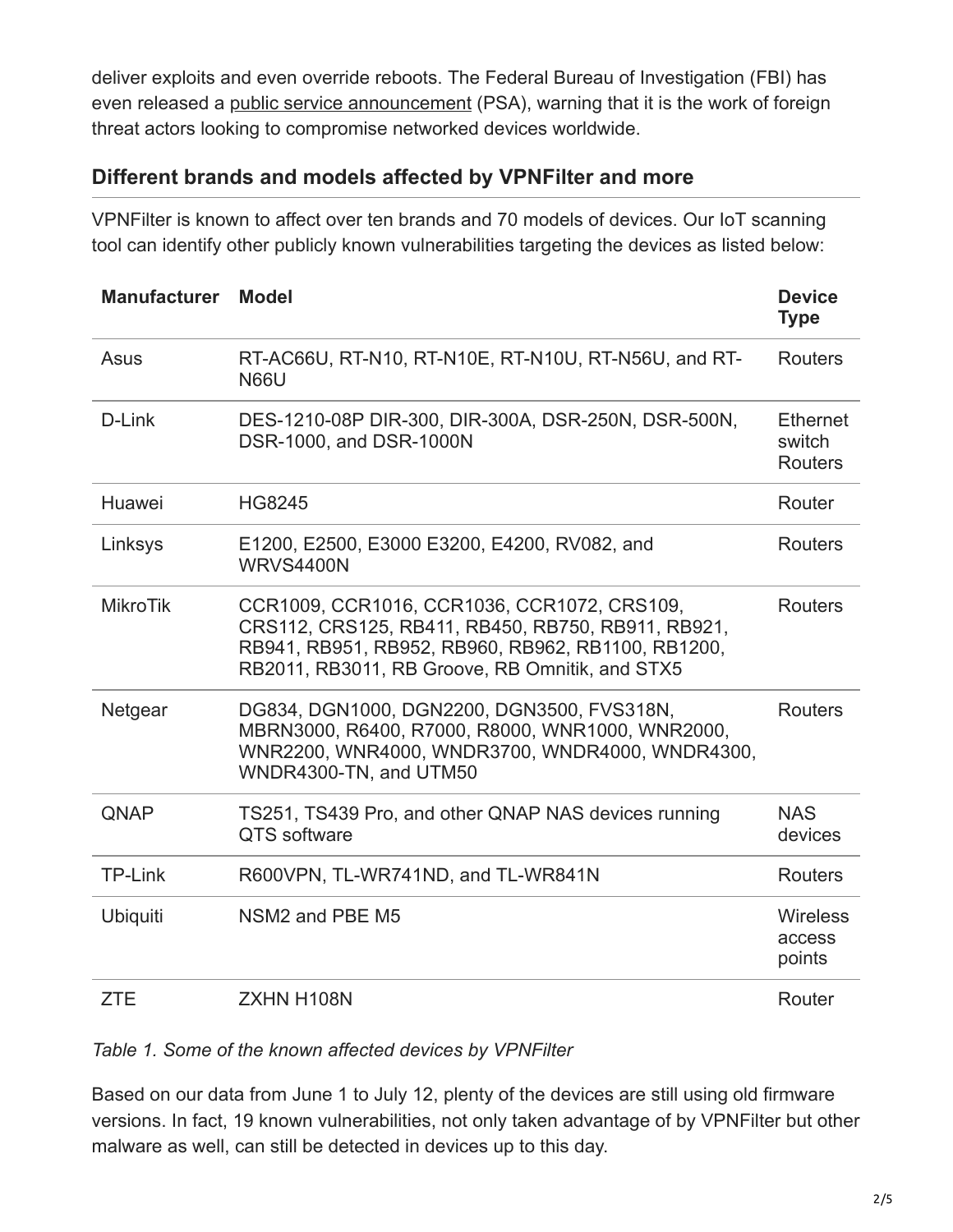At the time of our scanning, we observed that 34 percent of home networks had at least one device with a known vulnerability. We found that 9 percent of vulnerable devices are potentially affected by VPNFilter.

| <b>Device Vulnerabilities</b>                          | <b>Vulnerable Devices/Services</b>                        |  |
|--------------------------------------------------------|-----------------------------------------------------------|--|
| Authentication Bypass Vulnerability CVE-<br>2015-7261  | <b>QNAP FTP Service</b>                                   |  |
| Reaper Remote Code Execution CVE-<br>2011-4723         | D-Link DIR-300                                            |  |
| Remote Code Execution CVE-2014-9583                    | ASUS RT-AC66U, RT-N66U                                    |  |
| Reaper OS Command Injection CVE-<br>2013-2678          | Linksys E2500                                             |  |
| <b>Buffer Overflow Vulnerability CVE-2013-</b><br>0229 | Vulnerable UPnP Service (e.g. Netgear/TP-<br>Link/D-Link) |  |
| <b>Stack Overflow Vulnerability CVE-2013-</b><br>0230  | Vulnerable UPnP Service (e.g. Netgear/TP-<br>Link/D-Link) |  |
| Remote Code Execution CVE-2017-6361                    | QNAP QTS before 4.2.4 Build 20170313                      |  |
| Router JSONP Info Leak CVE-2017-8877                   | ASUS RT-AC* and RT-N*                                     |  |
| Router Password Disclosure CVE-2017-<br>5521           | Netgear R6400, R7000, R8000                               |  |
| <b>Stack Overflow Vulnerability CVE-2012-</b><br>5958  | Vulnerable UPnP Service (e.g. Netgear/TP-<br>Link/D-Link) |  |
| Stack Overflow Vulnerability CVE-2012-<br>5959         | Vulnerable UPnP Service (e.g. Netgear/TP-<br>Link/D-Link) |  |
| <b>Reaper Router Remote Code Execution</b>             | D-Link DIR-300                                            |  |
| <b>Router Password Disclosure</b>                      | Netgear WNR2000                                           |  |
| Remote Code Execution CVE-2016-6277                    | Netgear R6400, R7000                                      |  |
| Router Session Stealing CVE-2017-6549                  | <b>ASUS RT-N66U</b>                                       |  |
| OS Command Injection CVE-2013-2679                     | Linksys E4200                                             |  |
| <b>Authentication Bypass Vulnerability</b>             | Netgear WNR1000                                           |  |
| <b>Router Password Disclosure</b>                      | Netgear WNR1000                                           |  |
| <b>Unauthenticated Router Access</b><br>Vulnerability  | TP-Link TL-WR841N                                         |  |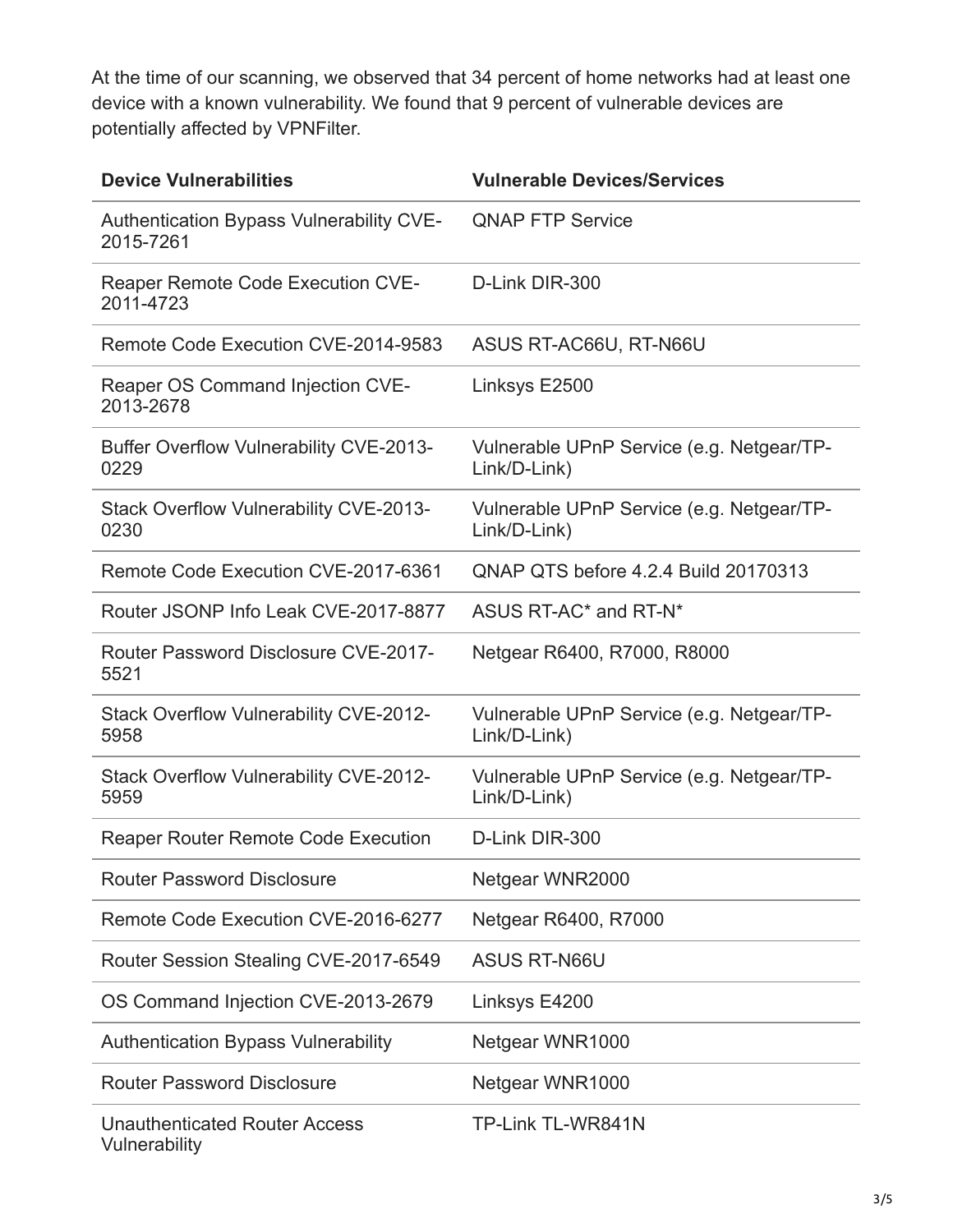### *Table 2. 19 vulnerability detections on VPNFilter-affected devices*

As expected, the 19 vulnerabilities primarily affect routers. Interestingly, the Authentication Bypass Vulnerability CVE-2015-7261, an FTP (File Transfer Protocol) flaw in the QNAP NAS firmware, mostly affects printers based on our detection. While determining the possible reason behind this, we found that many of the detected printers' FTP could connect to the network without any authentication. In some cases, this may be the printer's default configuration, but it still poses a potential security risk if the FTP is set as open on the internet.

### **[Figure 1. A Shodan result of an FTP connection to a printer without authentication](https://blog.trendmicro.com/content/dam/trendmicro/global/en/migrated/security-intelligence-migration-spreadsheet/trendlabs-security-intelligence/2018/07/shodan-ftp-printer.jpg)**

#### *Figure 1. A Shodan result of an FTP connection to a printer without authentication*

The other vulnerabilities detected, such as the Buffer Overflow [CVE-2013-0229](https://cve.mitre.org/cgi-bin/cvename.cgi?name=CVE-2013-0229) and Stack Overflow [CVE-2013-0230,](https://cve.mitre.org/cgi-bin/cvename.cgi?name=CVE-2013-0230) can allow attackers to cause a denial-of-service (DoS) and execute arbitrary code in systems, respectively. Vulnerable UPnP Services detected, moreover, aren't exclusively associated with Netgear/TP-Link/D-Link devices, as other brands could also have the same vulnerability. In that case, we can expect more detections.

## **Protecting devices and networks against VPNFilter malware and other vulnerabilities**

The threat of VPNFilter malware is augmented by the fact that other publicly known vulnerabilities were detected in the affected devices. Since not all device manufacturers provide immediate fixes for discovered vulnerabilities and not all users regularly apply [patches, users should first secure the way they set up their devices and networks. Trend](https://blog.trendmicro.com/en_us/forHome/products/homenetworksecurity.html) Micro™ Home Network Security solution can check internet traffic between the router and all connected devices. Our IoT scanning tool has been integrated into the Home Network Security solution and [HouseCall™ for Home Networks](https://blog.trendmicro.com/en_us/forHome/products/housecall/home-network.html) scanner. Enterprises can also monitor all ports and network protocols for advanced threats and thwart targeted attacks with the [Trend Micro™ Deep Discovery™ Inspector](https://blog.trendmicro.com/en_us/business/products/network/advanced-threat-protection/inspector.html) network appliance.

Aside from adopting security solutions that can protect networks and connected devices from the vulnerabilities through the identification and assessment of potential risks, we recommend standard security measures, such as:

- Updating the firmware versions of devices once they're available to avoid attacks that exploit known vulnerabilities.
- Avoiding the use of public Wi-Fi on devices that are also used in home or corporate networks.
- Changing device's default credentials and using strong passwords to deter unauthorized access.
- Being wary of suspicious URLs or attachments from unknown sources that may lead to infecting devices connected to the network.